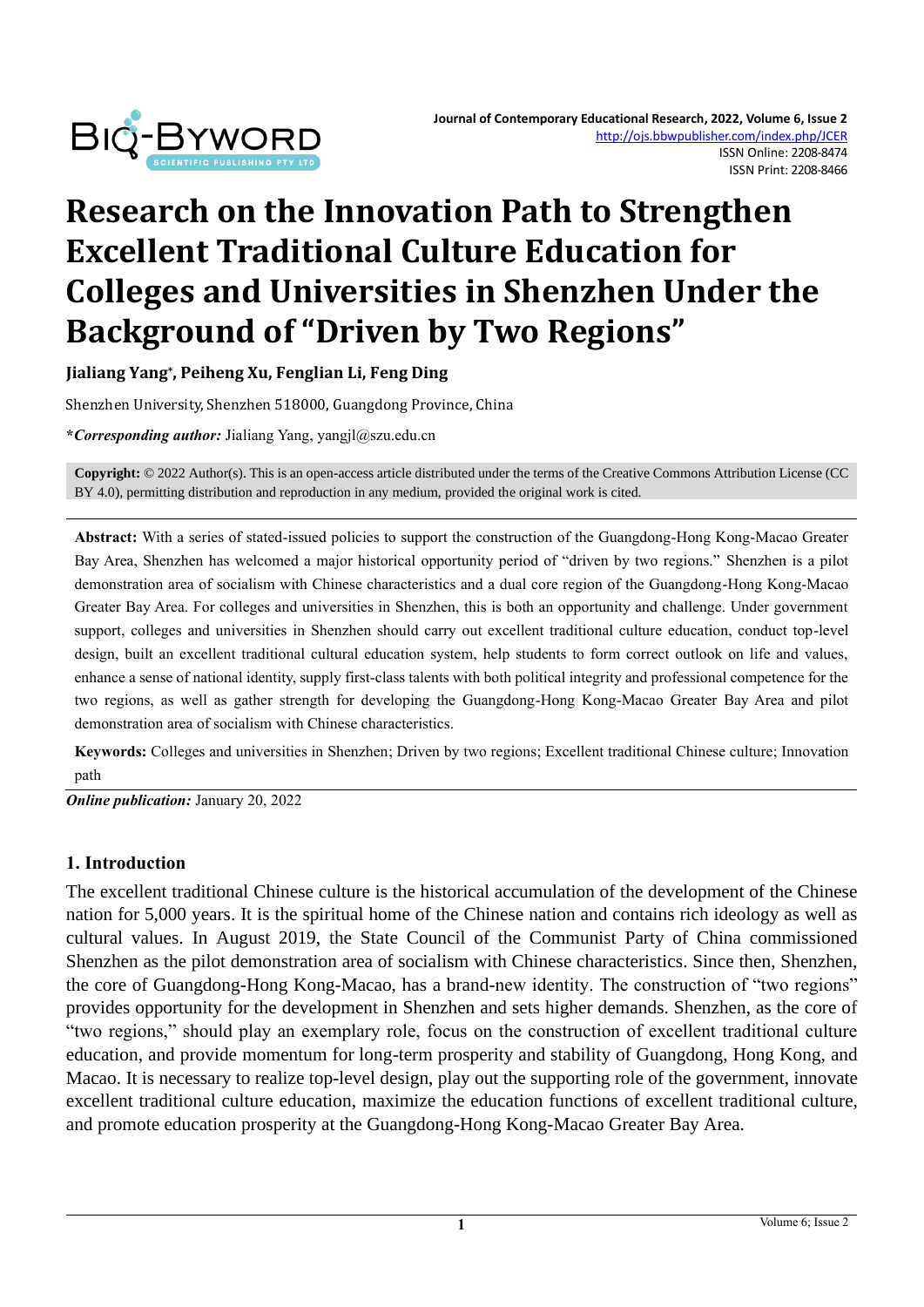## **2. Contemporary values of excellent traditional culture in China**

The excellent traditional culture in China refers to the culture with rich and stable distinctive national features formed by the Chinese ethnic groups throughout the history of five thousand years. It is also the embodiment of politics, economy, system, and thought in the course of Chinese history. In order to cultivate high-quality talents, colleges and universities in Shenzhen should deeply explore the ideologies, humanist spirits, and moral principles in the excellent traditional Chinese culture, inherit innovation based on the requirements of the era, help the youth gain cultural confidence through the charm and the characteristics of the times shown by the Chinese culture, as well as patriotically carry out moral education. In order to promote education prosperity at the Guangdong-Hong Kong-Macao Greater Bay Area, it is necessary to persist in innovation of the times and values of the fine traditional Chinese culture.

## **2.1. Excellent traditional culture helps contemporary youth to form cultural identity and gain cultural confidence**

Cultural identity refers to the cultural identity of a nation. Cultural identity should be built based on examining and understanding excellent traditional culture. Excellent traditional Chinese culture is extensive and profound; it contains rich ideologies, humanist spirits, and advances with the times <sup>[1]</sup>. Meanwhile, it is always filled with vigor as it absorbs healthy foreign culture in terms of spatial dimension and constantly realizes its development as well as growth.

## **2.2. Excellent traditional culture promotes the principle of fostering character and civic virtue in colleges and universities**

Traditional Chinese culture with a history of 5,000 years contains rich thoughts on moral education and faces multicultural collisions. In the information age, there are various information; in the era of consumerism, personal values are shaken. Therefore, colleges and universities should remain true to the original aspiration, cultivate thoughts of moral education in the excellent traditional culture for contemporary youth, internalize and externalize the thoughts of moral education, help students to form correct outlook on life and values, as well as take up the role as a major site to strengthen moral education and cultivate people.

#### **3. The necessity to strengthen traditional culture education in colleges and universities in Shenzhen under the background of "two regions"**

At the current stage of development, it is imperative to transform Shenzhen into a law-based demonstration area, high-quality development area, urban civilization model area, a "happy" city, and a sustainable development area. As the strategic opportunity period of "two regions" is approaching, colleges and universities in Shenzhen should strengthen their excellent traditional culture education, which is not only a way to establish an urban civilization model, but also a strategy under the current pattern of the world.

#### **3.1. The new requirement for colleges and universities in Shenzhen is to strengthen traditional culture education under the background of "driven by two regions"**

Under the background of "driven by two regions," the construction of Guangdong-Hong Kong-Macao Greater Bay Area and the enhancement of core functions are the most important historical missions in Shenzhen in this new era. In establishing a new urban paradigm, Shenzhen should take the lead in strengthening cultural identity, promoting cultural confidence, and enhancing cohesion. Under the two policies – Guangdong-Hong Kong-Macao Greater Bay Area construction and the pilot demonstration area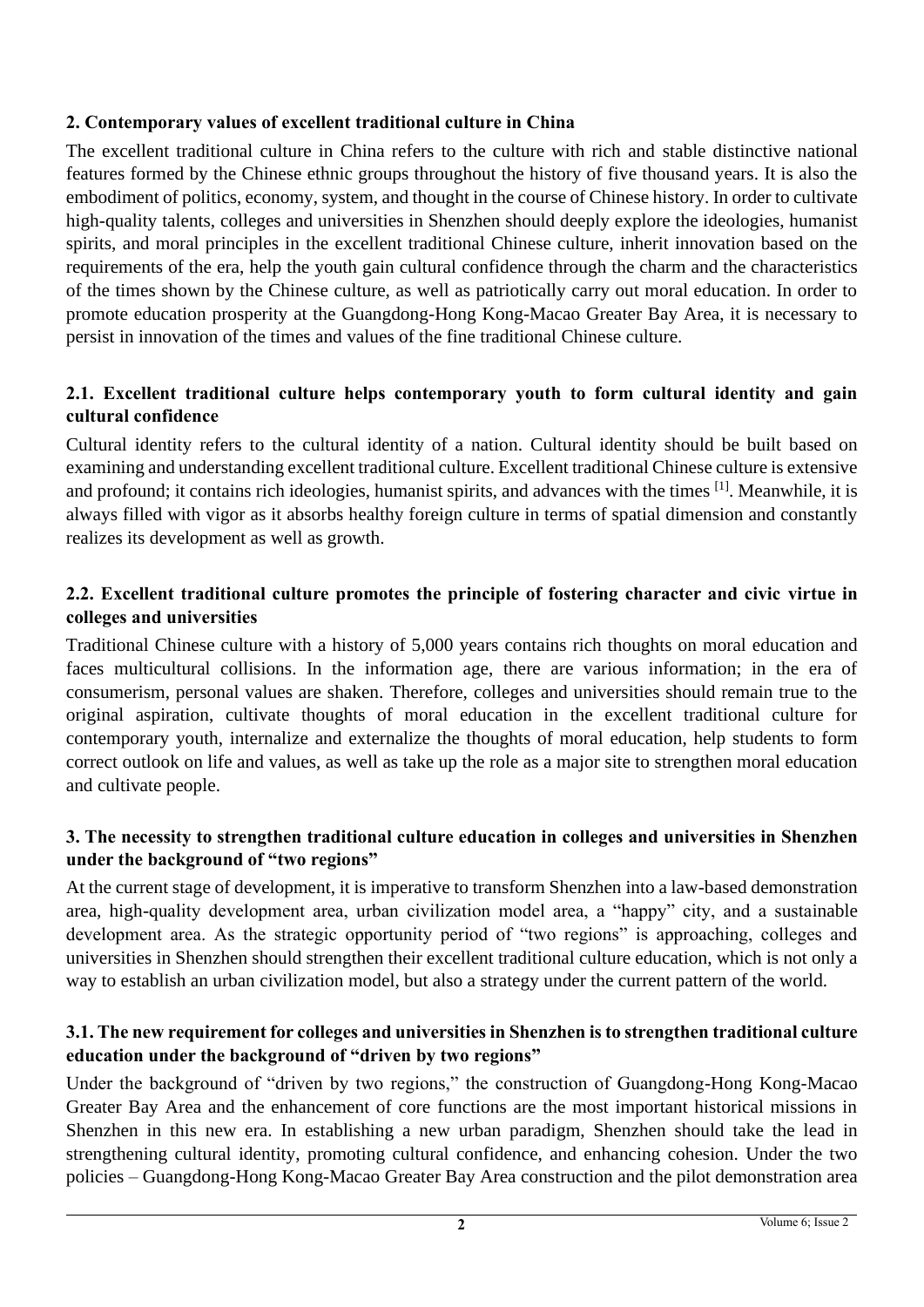of socialism with Chinese characteristics, colleges and universities in Shenzhen should recall the original intention, take up the responsibility and mission of constructing the "two regions," as well as cultivate firstclass talents with both political integrity and professional competence for the construction of "two regions".

## **3.2. The status of traditional culture education in colleges and universities in Shenzhen**

In the education system of colleges and universities, traditional culture education is still in the marginal status, with several weaknesses.

(1) Utilitarianism orientation

Traditional culture education is developing well in colleges and universities with good development trend. However, under the restrictions of evaluation rules in colleges and universities as well as huge employment pressure, most students still focus on scores and employment rates, thereby setting aside more time and energy in course learning for score acquiring and employment. In that case, the learning of traditional culture is superficial.

(2) Poor course development

With the rise of "classics learning," colleges and universities have introduced several courses that are relevant to traditional culture. However, efforts to develop courses in terms of the types and contents are insufficient. Therefore, it is necessary to strengthen the course development.

(3) Deviated focus

At present, traditional culture education in colleges and universities has some weaknesses, such as the tendency for sinologism and the emphasis on knowledge and inherence while neglecting practice and innovation.

#### **4. Innovation path of excellent traditional culture education for colleges and universities in Shenzhen under the background of "driven by two regions"**

Under the background of Guangdong-Hong Kong-Macao Greater Bay Area construction and the pilot demonstration area of socialism with Chinese characteristics, colleges and universities in Shenzhen are undertaking the mission of cultivating excellent talents for the "two regions". Under the background of "two regions," colleges and universities in Shenzhen should ponder about the innovation path for excellent traditional Chinese culture education, strengthen students' cultural identity, and establish cultural confidence.

## **4.1. Realize top-level design and form a traditional culture education system in colleges and universities**

In order to strengthen traditional culture education in colleges and universities, it is necessary to carry out reasonable and scientific design planning. For a top-level design, it is necessary to carry out overall planning from many aspects. For system construction, it is necessary to obtain various expert demonstrations and put forward a traditional culture education system which meets the national requirements, social requirements, the requirements made by colleges and universities, as well as student development requirements [2]. Colleges and universities should propose policies relevant to classroom teaching, social practice, campus campaigns, and scientific research evaluation; they should also create an evaluation index for teachers and students as well as establish an incentive mechanism. Both, students and teachers, should be encouraged to participate in the education system by offering advice and suggestions to improve the system. It is necessary to ensure a top-level design for the traditional culture education system in colleges and universities, lead the organization design of teaching materials, guide the teaching methods of teachers